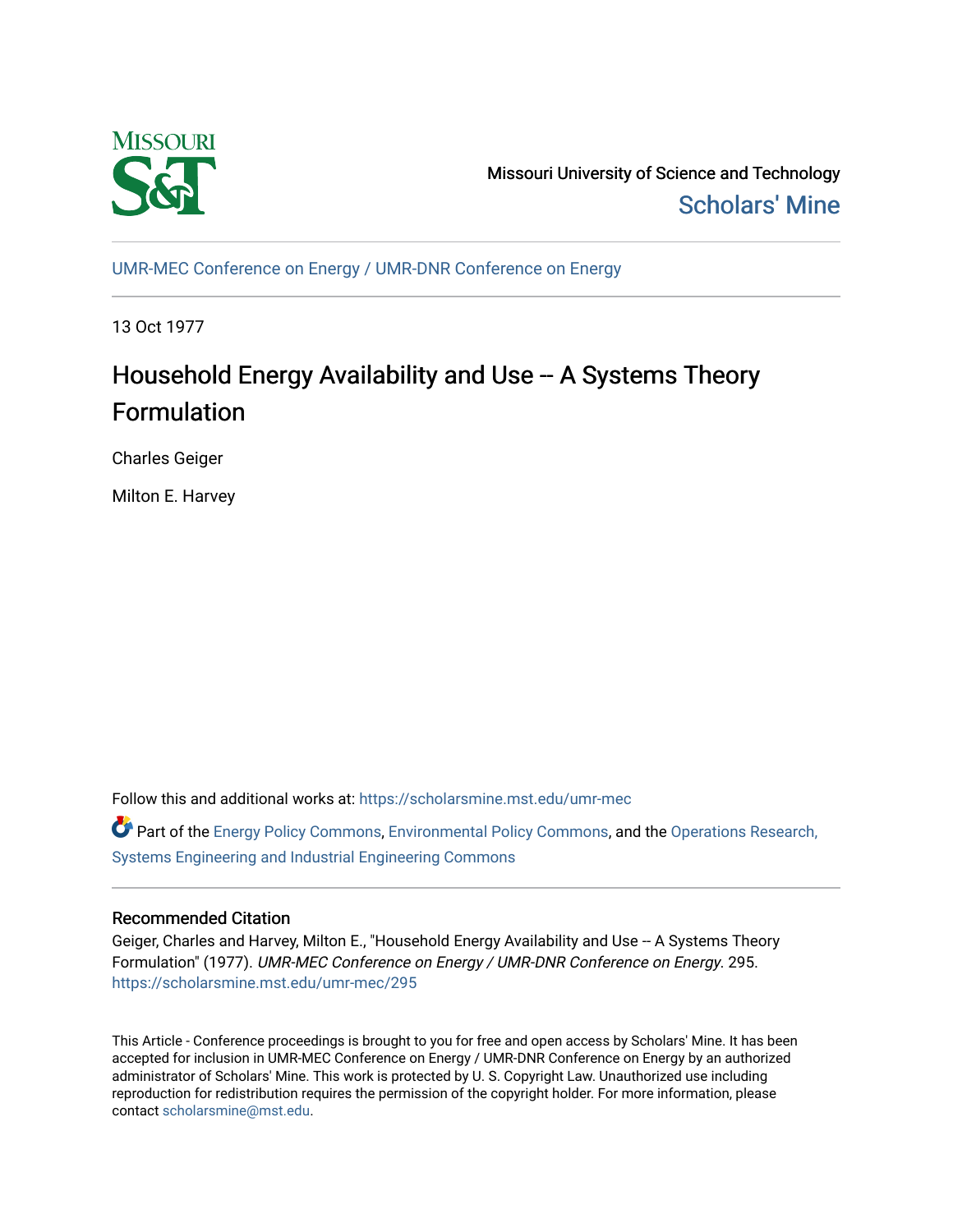## **HOUSEHOLD ENERGY AVAILABILITY AND USE**

# **A SYSTEMS THEORY FORMULATION**

**Charles Geiger and Milton E. Harvey Kent State University Kent, Ohio**

#### **Abstract**

**Systems theory provides an excellent perspective, as well as methodology, for analyzing energy problems of availability and use. The linear systems format is applied here to a system which focuses on household energy, energy independence, and energy conservation. Z-transform analysis can be used to simplify the mathematical operations required in this model.**

### **1. INTRODUCTION**

**One of the most important political, economic and social issues today is that of energy. The President's recent speech to the nation described the nation's energy situation as a national crisis only equivalent to that of war. Projections of varying accuracy tend to give the prognostication that the consumption of energy in this country will reach astronomical dimensions in a very short time. Another major area of energy study that has been of concern has been the prospects of substitutability between different energy sources. Most of the studies in this area are econometric studies of the electric utility industry and thus have limited scope and purpose.(6.,p. 217) Many others try to deal with determining the proportions of energy sources used to satisfy future energy demand.**

**Generally, these models cannot accomodate a major disturbance to either the total energy supply or demand. Also, most models attempt to predict only the demand by industrial or commercial consumers, almost completely ignoring the household, which we believe is the most important energy consuming sector.**

**This total energy picture can be best described in terms of systems theory, which can deal with such intricate and numerous interrelationships. Put simply, the structure that systems theory assumes is that of**

**"sets of elements standing in interrelation."(l.,p. 38) The candidates for these elements in an energy system are many. Systems of source, transportation, or transmission nodes, or of producers or consumers at whatever level of accuracy could variously be considered. It is important to recognize, however, that each of these is not just another perspective of the same thing, but are different components, or subsystems, of the total energy system.**

**Since it is not possible to predict our energy future, we need another basis for making decisions concerning the availability and use of energy resources. In modelling this we should take advantage of the system structure of the actual energy picture. Even if we don't take every element of the actual system into account, the model must not ignore their influences. We must be able to focus on whatever part of the total picture we like, and yet be able to effect any type of change in the whole system that is conceivable. Above all, the model must be programmable, and the program must be simple enough to run quickly and often.**

**Linear systems theory does provide such a model. So far it has been almost exclusively used to model systems in physics and electronics. The few social science studies have worked with extremely simplified closed systems which ignore the system inputs. The use of linear systems theory in modelling social systems or resource systems needs to be developed to**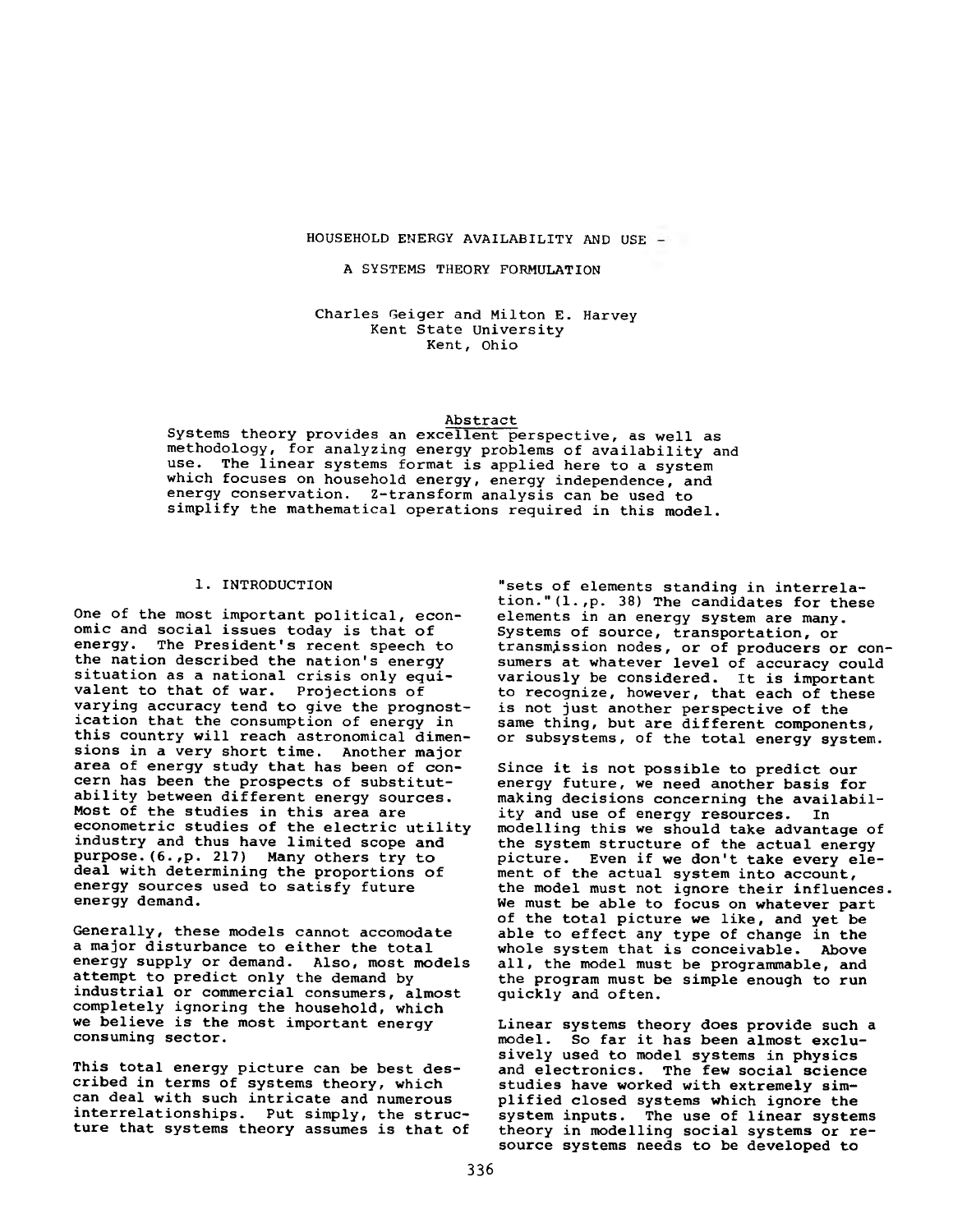**a much greater degree that it has so far. (3. ,4. )**

#### **2. LINEAR SYSTEMS MODEL**

**The linear system model consists of two state equations :**

$$
x(t+1) = Ax(t) + Bu(t)
$$
  
 
$$
y(t) = Cx(t) + Du(t)
$$
 ... (1)

**where u, x, and y are vectors containing the system parameters, and A, B, C, and D are matrices used in deriving these parameters. The controlling parameter is time,t, which for this particular model is discrete.**

**As in any system formulation, this system has inputs (u) and outputs (y). The third vector (x) gives the state of the system at the given time. The elements of each of these vectors are variables defining the specific input, output, and state factors being considered. The units of x, y, and u must be identical to make them conformable for addition. The dimension of each vector depends on how many factors the user considers important, and is independent of the size of the other two vectors.**

**The A, B, C, and D matrices describe the relationships between the variables according to their positions in the state equations, (1). Consequently, they take on the dimensions required by that position. If u, y, and x have lengths n, p, and q respectively, then A is qxq, B is n\*q, C is qxp, and D is n\*p.**

**Before the model is used, a certain amount of information is necessary. The values in the initial x vector must be known, and the values, for all the time periods, of u must be known. From that information the equations can be used to recursively solve for the values of y and for the rest of the values of x.**

**Thus we see that the linear system meets our criteria of simplicity and ease of computing. The computing time will depend on the complexity of the problem, which determines the sizes of the vectors and matrices. For the other criteria we must look at how the parameters are defined with respect to the context of the user's problem.**

## **3. THE ENERGY SYSTEM**

**Selection of the factors which the variables will represent is admittedly a very subjective process. This is not a liability, however; it indicates the model's usefulness as a powerful, yet flexible, exploratory tool.**

**The variables in the state vector are:**

|  |  | energy produced in the U.S.   |                           |  |
|--|--|-------------------------------|---------------------------|--|
|  |  | energy imported to the U.S.   |                           |  |
|  |  | energy consumed by households |                           |  |
|  |  |                               | energy consumed otherwise |  |

**These were chosen for a number of reasons. "Energy independence" is a phrase that is often mentioned; our first two variables provide (and use) information about it. This paper is about availability and use of household energy, information contained in the third state variable. By including the fourth state variable, we ignore none of the production or consumption information, even at this broad level.**

**As inputs to the system we want to include factors which might enter during any time interval, but which are not necessarily dependent on the quantities in the state variables. We chose three such factors:**

| 101 <sup>1</sup> | technological advances                    |
|------------------|-------------------------------------------|
|                  | $u =  u_2  =$ governmental policy changes |
|                  | voluntary adaptations                     |

**as a way of classifying state-independent inputs to the system. Because of the model's format, this information must be in the units of quantity of energy. This quantity is not to be interpreted as the amount of energy required to reach the change; it is the permanent (or long term) change in the state of the system, x(t+l) , caused by the change (state equation #1), and it is the amount of energy saved, y(t), in that time period by the change (state equation #2).**

**The amount of energy available (the state of the system) at each stage, or time period, of the model depends on the amount available previously, and on the stateindependent inputs. Outputs from the system, on the other hand, can be thought of as quantities of energy that are not to be returned to the system at a later time. This does not suggest that consumed energy should be treated as output; that is already accounted for in the state variables x^ and X4. Moreover, because of the struc ture of the model, the output vector will contain information extracted from other factors, but not influenced by them (directly) in past or future time periods. Therefore, we have only one restriction on choosing the factors to be represented as outputs: they must depend on the inputs and on the system's state, at the present time, to fit the model.**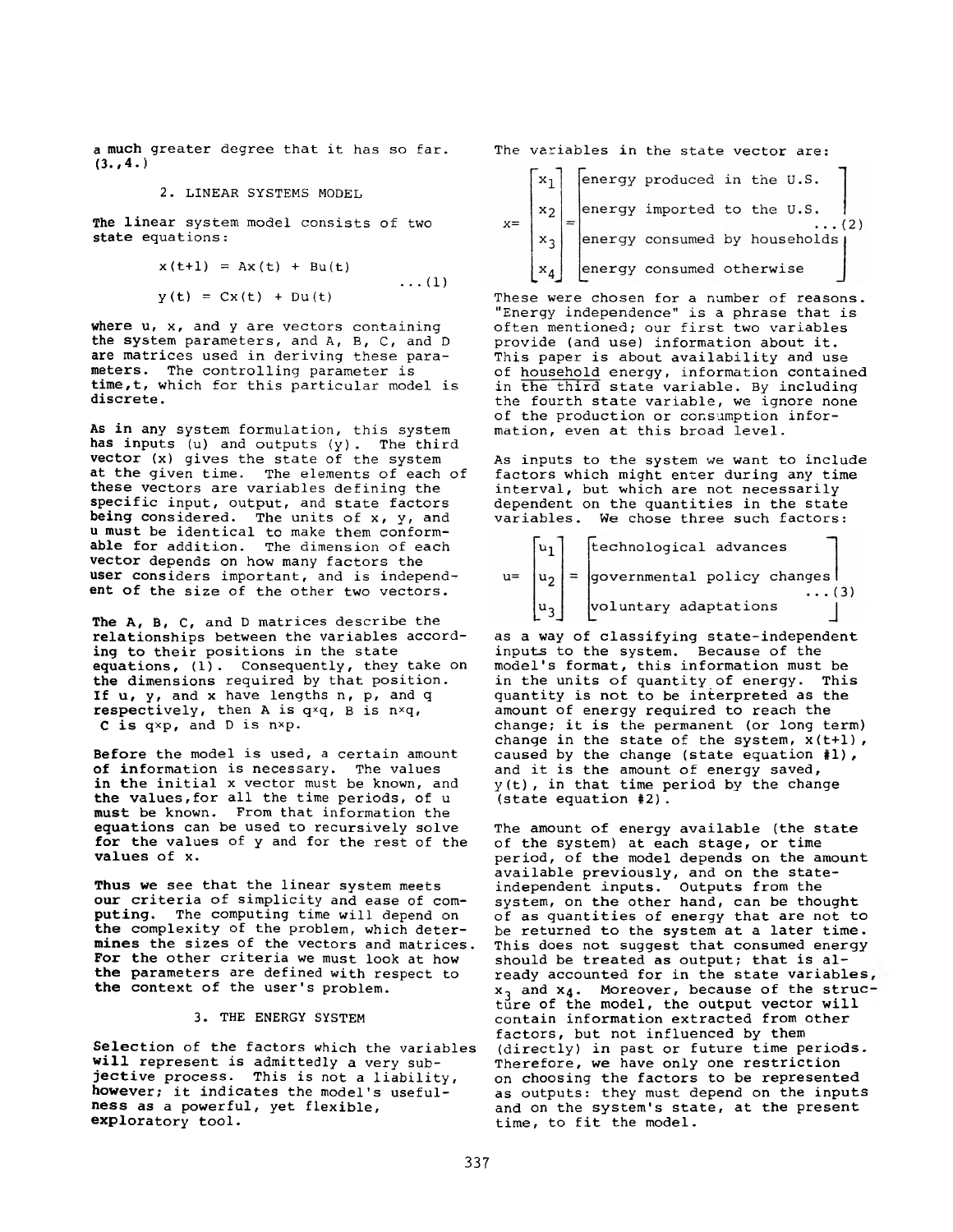**The two outputs we chose were:**

$$
y = \begin{bmatrix} y_1 \\ y_2 \end{bmatrix} = \begin{bmatrix} energy saved within the home \\ energy saved in transportation \end{bmatrix}
$$

**where the words 'saved' can be interpreted as 'not used.' These reflect our interest in energy used at the household level and in its conservation.**

**These are very subjective choices for the variables in our system, molded by our research interests. The choices also depend on the availability of data.**

# **4. DERIVATION OF THE INPUT MATRICES**

**At least as important as the selection of the variables is the definition of the matrices. These are central to the model, because they set down the relationships between the variables. The only way to explicitly define the relationships (that is, with mathematical expressions and quantities) is through extensive research.**

**Each matrix, A, B, C, or D, expresses the magnitude and relative weight of elements in the vectors on the left hand sides of the state equations, (1), as a function of the right hand side vector it is multiplied by. Thus, matrix B defines the contribution to the value of x(t+l) of u(t). The dimensions of B are defined by the dimensions of the x and u vectors, and the variables affected by a particular element in B can be found according to the row and column of that element.**

**The form of the A matrix can be partially determined by studying the variables that have been chosen. This is the only matrix for which this holds, because it is the only matrix which defines the relationship between vectors of the same type (i.e., both state vectors, x).**

**The variables represented in the state vector suggest certain relationships among themselves. Keeping in mind that time is discrete in this model, there are certain assumptions and definitions which must be presented.**

**The first assumption is that information is "remembered" for only one time period. Also, the relationship from one time period to the next is assumed to be linear. Thus**

$$
x_i(t+1) = \alpha_i x_i(t), i = 1,...,4.
$$
 ... (5)

**The demand in time period t+1 is defined as the total amount of energy consumed:**

$$
D_t = x_3(t+1) + x_4(t+1)
$$

 $=\alpha_3 X_3(t) + \alpha_4 X_4(t)$  ...(6)

**The supply on hand at the beginning of time t+1 is defined as the difference between the amount produced and the amount consumed in the previous time period:**

**...(7)**  $S_{t+1} = x_1(t) + x_2(t) -x_3(t) -x_4(t).$ 

This does not include the S<sub>t</sub> term, which **it should, so for the present study we assume that that stock on hand at the beginning of (t) is included in the internal production, x^^ (t) .**

Since the variables  $x_1$  and  $x_2$ , and  $x_3$  and **x4 form two complementary pairs, both equations in each pair will have approximately the same form.**

**We will define production((x,(t+1)+ x2 (t+1)) as the total demand minus the supply on hand. Thus, internal production will be:**

$$
x_1(t+1) = D_{t+1} - S_{t+1} - x_2(t+1),
$$

**while imported production will be:**

**...(9)**  $x_2(t+1) = D_{t+1} - S_{t+1} - x_1(t+1)$ 

**But, we need x(t+l) as a function of x(t) to fit the form in equation (1). Substituting from equations (5), (6), and (7) into (8) we get:**

**x . (t+1)= a 3x3 (t) + a4x4 (t) - x^(t) +x2 (t) - x3 (t) -x4 (t) - a**2**x**2 **(t) = -Xittf - (l+a2)x,(t) + (1+a^) x-, (t) +(I+a4)x4 (t) ...(10)**

**In the same steps, equation (9) becomes:**

$$
x_2(t+1) = -(1+\alpha_2) x_2(t) - x_2(t) + (1+\alpha_3) x_3(t) + (1+\alpha_4) x_4(t) \dots (11)
$$

 $Total \; consumption((x_3 (t+1) + x_4 (t+1)) will$ **be defined as the total available for consumption: the supply on hand plus the amount produced in the current time period As above, we will distinguish household consumption and other consumption as follows :**

$$
x_3(t+1) = S_{t+1} + x_1(t+1) + x_2(t+1) - x_4(t+1)
$$
  

$$
x_4(t+1) = S_{t+1} + x_1(t+1) + x_2(t+1) - x_3(t+1)
$$

**...(12)**

**Again we need x(t+l) as a function of x(t) and so will substitute (5), (6), and (7) into (12) to get:**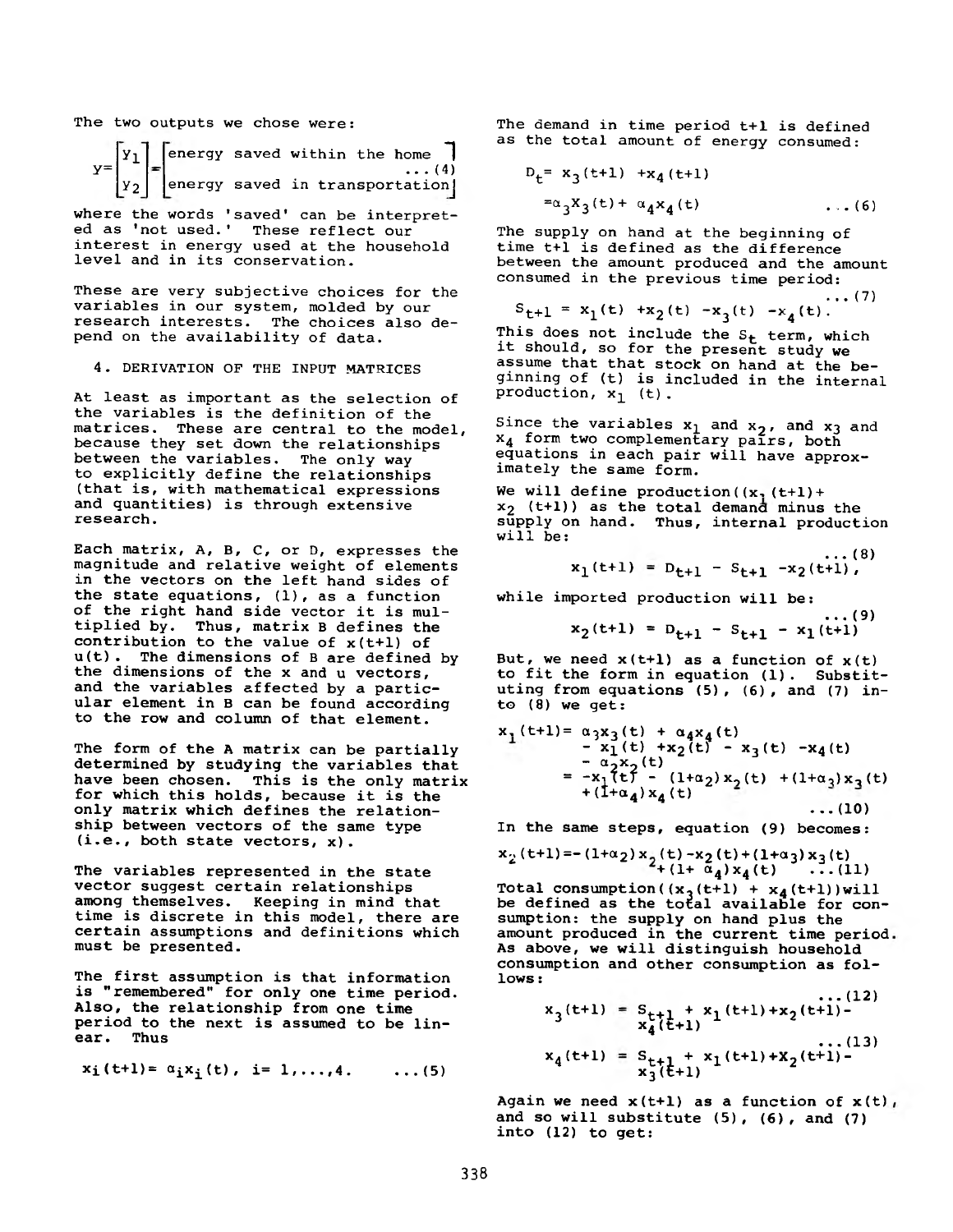$$
x_3 \quad (t+1) = x_1(t) + x_2(t) -x_3(t) -x_4(t)
$$
  
+  $\alpha_1 x_1(t) + \alpha_2 x_2(t) -\alpha_4 x_4(t)$   
=  $(\alpha_1+1)x_1(t) + (\alpha_2+1)x_2(t) -x_3(t) -$   
 $(\alpha_4+1)x_4(t) + \cdots + (14)$ 

**and, similarly, into (13) to get:**  $x_4(t+1) = (\alpha_1+1) x_1(t) + (\alpha_2+1) x_2(t) (\alpha_3+1)x_3(t)-x_4(t)$  ...(15)

**The four equations (10), (11), (14), and (15) can be represented in matrix form as:**  $x_1(t+1)$  -1  $-(1+\alpha_2)$   $(1+\alpha_3)$   $(1+\alpha_4)$   $\bar{x}_1(t)$  $\begin{vmatrix} x_2(t+1) \ x_3(t+1) \ x_4(t+1) \end{vmatrix} = \begin{vmatrix} 1+\alpha_1 & -1 & (1+\alpha_3) & (1+\alpha_4) \\ (1+\alpha_1) & (1+\alpha_2) & -1 & -1+\alpha_4 \\ (1+\alpha_1) & (1+\alpha_2) & -(1+\alpha_3) & -1 \end{vmatrix} \begin{vmatrix} x_2(t) \ x_3(t) \ x_4(t) \end{vmatrix}$ **...(16)**

**The right side of this represents the first part of the first state equation, (1); the matrix is our A matrix. Each element in this 4 x 4 matrix relates the factors on the left side of the equation with those in the vector on the right. More specifically, the row determines the variable from x(t+l), while the column determines which variable from x(t). Each element has two terms essentially; one is a positive or negative one (1),** and the other is  $\alpha_i$ . Following the **derivation of the matrix, the ones arise from the presence of a supply term, and** the  $\alpha_i$ 's are found where a demand term **or a term involving another state variable has been included.**

#### **5. Z-TRANSFORM ANALYSIS**

**We now have a model which is flexible and straight-forward to program and use. However, in its present form it would be necessary to perform a matrix multiplication n times in order to arrive at the state of the system at time n. Using ztransform analysis the user changes the form of the state equations to another which is easier to manipulate mathematically, requiring only simple mathematical operations (5., p. 60). Briefly, the ztransform is defined by:**

$$
\mathbf{2}(\mathbf{x} \cdot (\mathbf{n})) = \hat{\mathbf{x}}(z) = \sum_{n=0}^{\infty} x(n) z^{-n}, \quad \ldots (17)
$$

$$
2(x(n+1)) = 2(x(z) - x(0)). \qquad \qquad \ldots (18)
$$

**Therefore, by applying (17) and (18) to the state equations (1), the transformed system of equations is:**

$$
\mathbf{z}(\hat{\mathbf{x}}(z) - \mathbf{x}(0)) = A \hat{\mathbf{x}}(z) + B \hat{\mathbf{u}}(z) \n\hat{\mathbf{y}}(z) = C \hat{\mathbf{x}}(z) + D \hat{\mathbf{u}}(z) \qquad \dots (19)
$$

**Now we can solve the first of these for x (z) and then substitute that into the first term on the right side of the second equation, to get the system in its most general transformed form:**

$$
\hat{x}(z) = \frac{z x(0) + B \hat{u}(z)}{(I z - A)}
$$
  
\n
$$
\hat{y}(z) = \frac{c (z x(0) + B \hat{u}(z)) + D u(z)}{(I z - A)}
$$
...(20)

 $\sim$ 

**Studying these equations (20), we note that everything on the right sides are information that we have before using the model. Since this is simply a theoretical formulation, we will not go to any depth with an example, however, we can describe**  $\left[\frac{1}{4}(t)\right]$  the anticipated process.

> **The right sides in equations (20) will be solved as functions of z. It must be real' ized that z never takes on an actual numerical value; it is simply a variable letting the user know that he is working with a transformed system of equations (5., p. 61). Given the form of the solved function, it is possible to transform it back to a form which is a function of t. With this the user will be able to determine the contents of the x vector given whatever value of t he chooses.**

**What this all tells us is that the nature of the, z-transform depends on the values inserted in the matrices A,B,C,D, in the input vector u, and in the initial state vector x (0). We will not know what these values will be until we begin researching them, but when we do arrive at some to work with we will have the methodology for analyzing them ready.**

#### **REFERENCES**

- **1. Bertalanffy, Ludwig von. General System Theory, New York, George Braziller, 1968.**
- **2. Chen, Chi-Tsong. Introduction to Linear System Theory, New York, Holt, Rinehart and Winston, 1970.**
- **3. Liaw, Kao-Lee. "A Discrete-Time Dynamic Analysis of Interregional Population Systems," Geographical Analysis, 1975 (7), pp. 227-244.**
- **4. \_\_\_\_\_\_\_ . "Sensitivity Analysis of Discrete-Time Interregional Population Systems," Demography, 1976 (13) pp. 521-539.**
- **5. Rugh, Wilson J. Mathematical Description of Linear Systems, New York,**